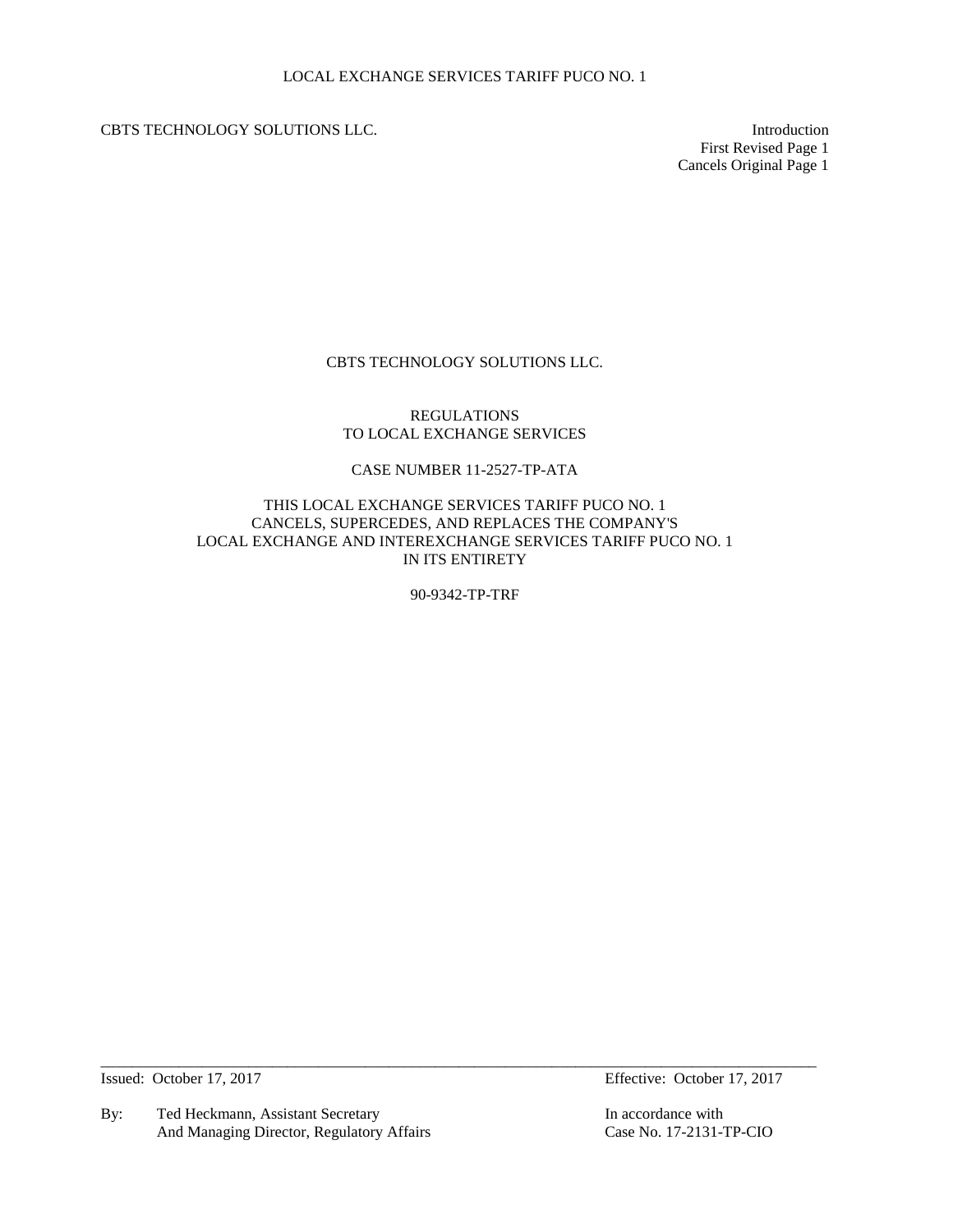### LOCAL EXCHANGE SERVICES TARIFF PUCO NO. 1

### CBTS TECHNOLOGY SOLUTIONS LLC. Section 1

First Revised Page 2 Cancels Original Page 2

### N11 REGULATIONS

#### A. EMERGENCY NUMBER 911 SERVICE

This service is offered solely as an aid in handling assistance calls in connection with fire, police or other emergencies. The Company is not responsible for any losses, claims, demands, suits or any liability whatsoever, whether suffered, made, instituted or asserted by the Customer or by any other party or person for any personal injury to or death of any person or persons, and for any loss, damage or destruction of any property, whether owned by the Customer or others, caused or claimed to have been caused by : (1) mistakes, omissions, interruptions, delays, errors or other defects in the provision of this service, or (2) installation, operation, failure to operate, maintenance, removal, presence, condition, location or use of any equipment and facilities furnishing this service.

The Company is not responsible for any infringement or invasions of the right of privacy of any person or persons, caused or claimed to have been caused, directly or indirectly, by the installation, operation, failure to operate, maintenance, removal, presence, condition, occasion or use of emergency 911 service features and the equipment associated therewith, or by any services furnished by the Company including, but not limited to, the identification of the telephone number, address or name associated with the telephone used by the party or parties accessing emergency 911 service, and which arise out of the negligence or other wrongful act of the Company, the Customer, its Customers, agencies or municipalities, or the employees or agents of any one of them.

All 911 charges associated with resold service will be passed through to customer.

# B. 811 SERVICE

811 Service is a three-digit local dialing arrangement that allows local exchange end users to reach a state service center that provides advance excavation notice services. The 811 code was assigned, pursuant to Federal Communications Commission (FCC) Order in CC Docket 92-105, to provide a one call system ("call before you dig" service) for excavators and the general public to notify facilities operators in advance of excavation activities. The Company provides the routing for calls made to 811 to the service center. The Company does not operate the 811 Service center.

811 calls cannot be placed using 1+ calling, 0+ calling, 0-Operator Assisted Calling, or 101XXXX calling.

Certain equipment, such as coin telephones and PBXs, may require special programming to allow 811 calling.

811 Service can only be accessed for calls originating on the Company's network, either from end user customers who directly purchase the Company's service or from customers of other LECs that resell the Company's services.

The Company will make every effort to route 811 calls to the appropriate service center. The Company's only obligation under 811 Service is to attempt to transmit the call to the appropriate service center. However, the Company will not be held responsible for routing mistakes, service interruptions, or other intervening acts that may interfere with telephone service and/or completion of the call.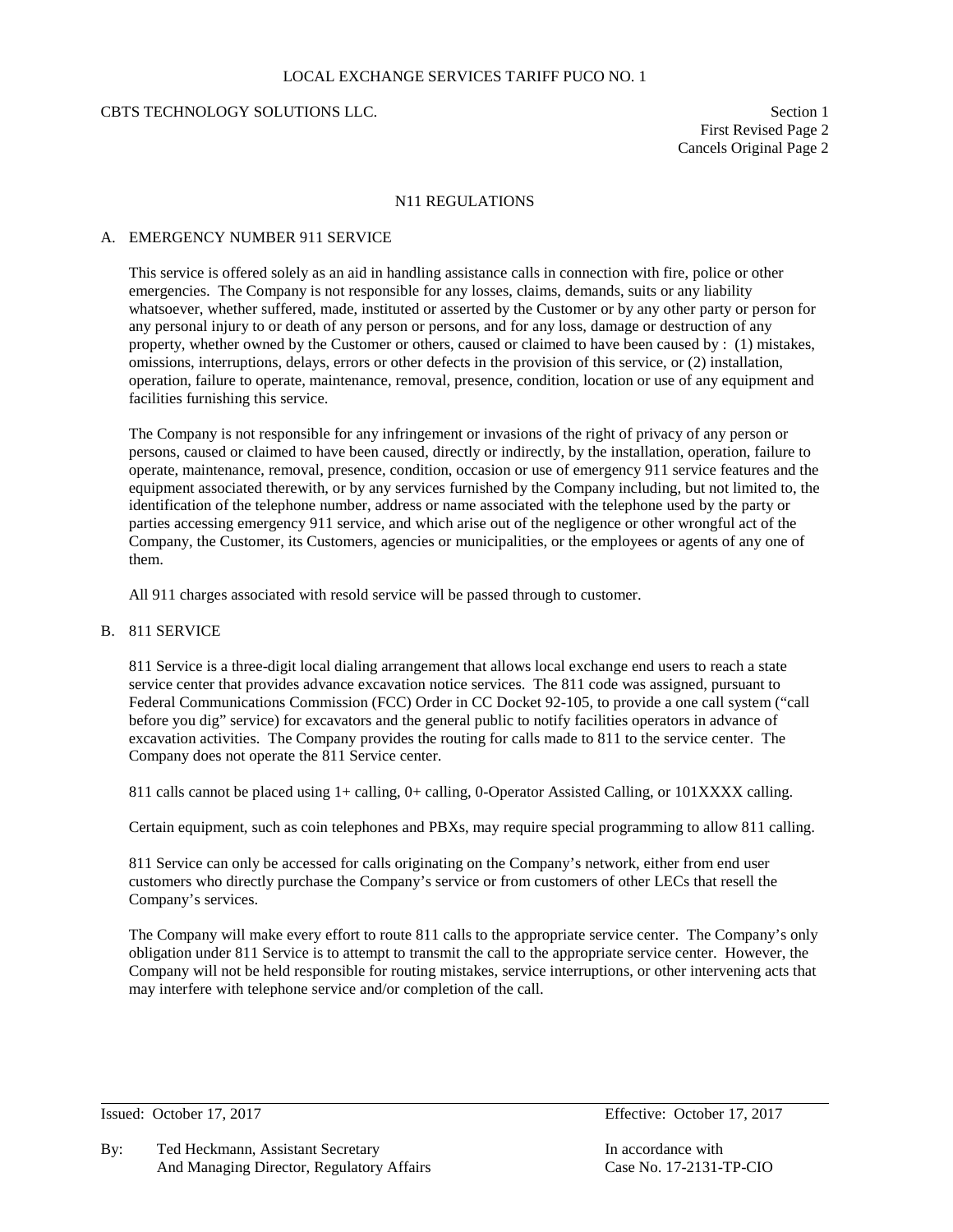### LOCAL EXCHANGE SERVICES TARIFF PUCO NO. 1

## CBTS TECHNOLOGY SOLUTIONS LLC. Section 1

First Revised Page 3 Cancels Original Page 3

## N11 REGULATIONS

#### B. 811 SERVICE (continued)

The Company is not responsible for redirecting or otherwise handling 911 and other calls misdialed or misrouted as 811 calls. The 811 Service center is responsible for developing an appropriate method for responding to 811 calls placed in error or due to customer confusion.

The Company's provision of 811 Service shall not be interpreted, construed, or regarded, either expressly or implied, as being for the benefit of or creating any Company obligation toward, or any right of action on behalf of, any third person or legal entity including end users of the Company or any other carriers or service providers.

There is no charge for 811 Service.

The Company's liability with respect to 811 Service, including damages arising out of mistakes, omissions, interruptions, delays, errors or defects in transmission, or failures or defects in facilities provided by the Company, shall be limited as follows.

- 1. In view of the fact that the customer has exclusive control of its communications over the facilities furnished by the Company, and other uses for which facilities may be furnished by the Company, and because of the unavoidableness of errors incident to the services and to the use of such facilities of the Company, the services and facilities furnished by the Company are subject to the regulations and limitations specified herein.
- 2. The Company's failure to provide or maintain facilities under this Tariff shall be excused by labor difficulties, governmental orders, civil commotions, acts of God and other circumstances beyond the Company's reasonable control.
- 3. Indemnification The Company's liability, if any, for its gross negligence or willful misconduct is not limited by this Tariff. With respect to any other claim or suit by a customer or by any others, the customer indemnifies and saves harmless the Company against claims, losses or suits for injury to or death of any person, or damage to any property which arises from the use, placement or presence of the Company's equipment, facilities and associated wiring of the customer's premises and further the customer indemnifies and saves harmless the Company against claims for libel, slander, invasion of privacy or the infringement of copyright arising directly or indirectly from the material transmitted over the facilities of the Company or the use thereof by the customer; against claims for infringement of patents arising from combining with or using in connection with, facilities furnished by the Company and apparatus, equipment and systems provided by the customer; and against all other claims arising out of any act or omission of the customer in connection with the services or facilities provided by the Company. No agents or employees of other carriers shall be deemed to be agents or employees of the Company.